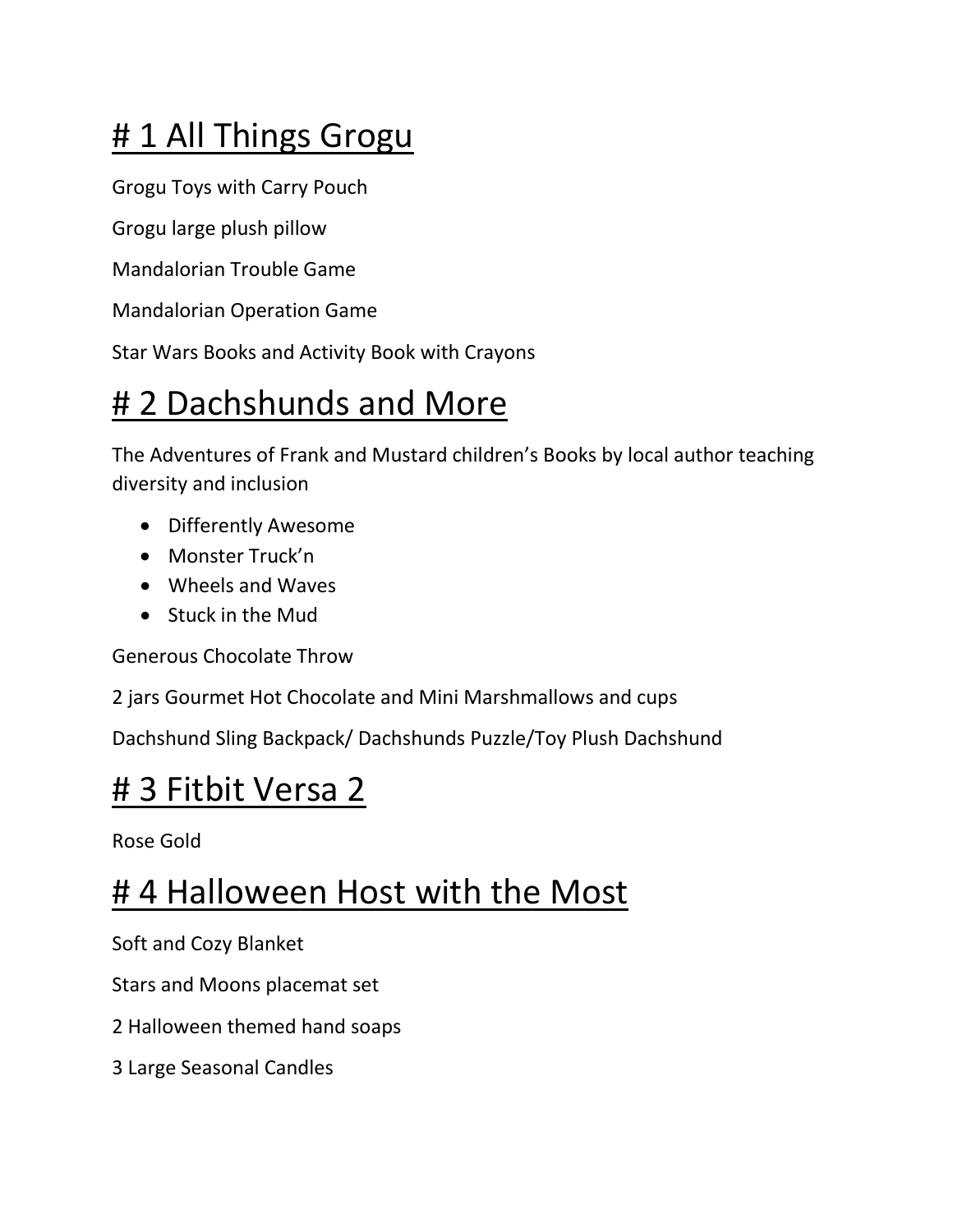30 Candy Bars Halloween gingerbread house kit Halloween Beverage Basket

## # 5 Zoo Babies Basket

\$70 Visa Gift Card to purchase Zoo Entry Tickets

5 adorable zoo babies plush

Animal Crackers

Circus Cookies

## # 6 Seahawks Basket

Original Seahawks Necklace

Seahawks scarf

Seahawks light throw

Seahawks insulated tumbler

Seahawks ornament

## **#7 Literally Library**

Snuggly Soft Throw Amazon Fire Tablet and 2 pairs of Ear Buds \$25 Amazon Gift Card 2 Large Mugs 2 Bags Local Coffee Beans – Manifesto and Bluebeard Gourmet Hot Chocolates and Mini Marshmallows Library Themed Tote 5 Books about Books!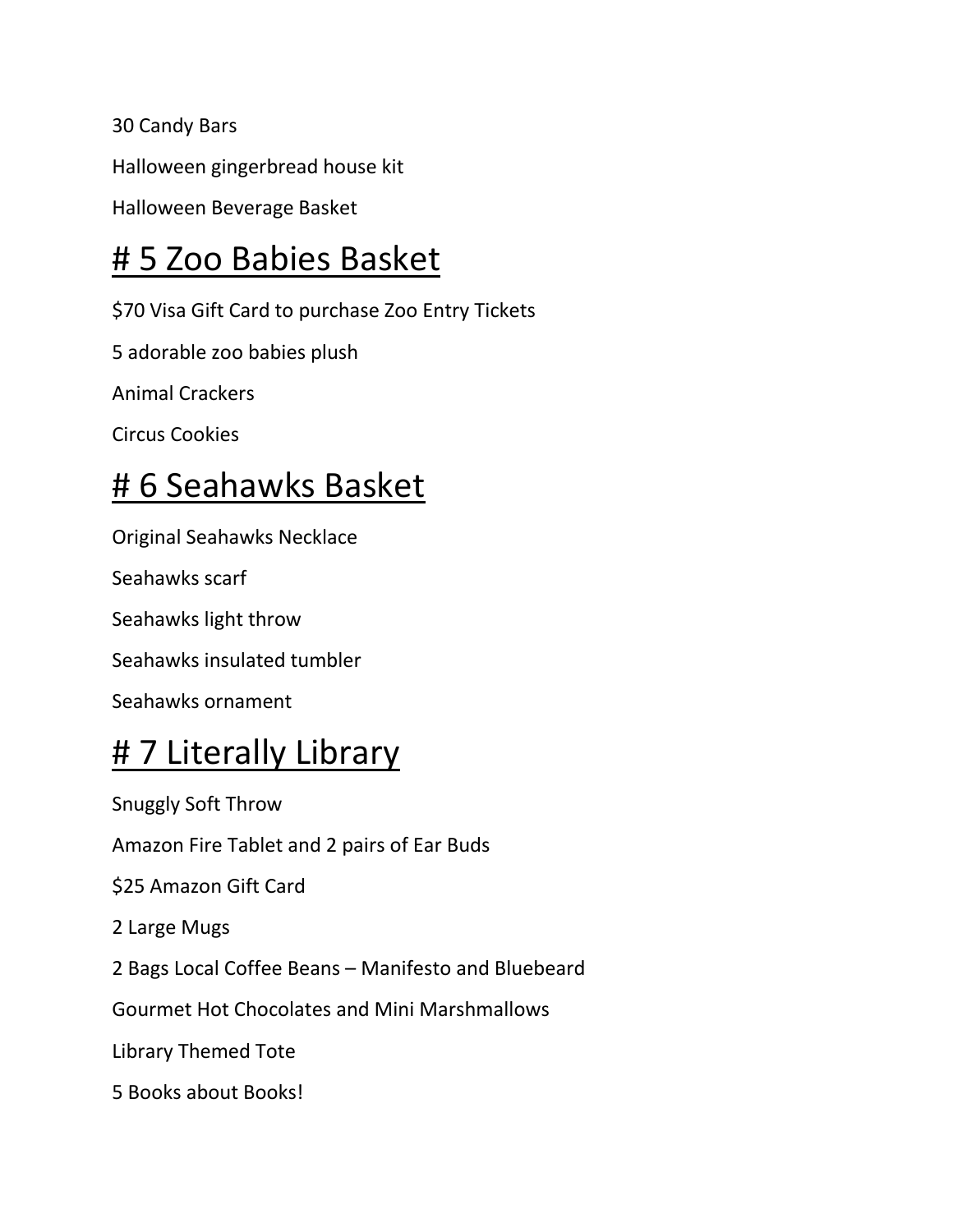- People of the Book by Geraldine Brooks
- Understanding Comics by Scott McCloud
- The Storied Life of AJ Fickry by Gabrielle Zevin
- The Guernsey Literary and Potato Peel Pie Society by Mary Ann Schaffer and Annie Barrows
- Why I Read: The Serious Pleasure of Books by Wendy Lesser

Candle

Writing Journal

Bookmark

#### # 8 5-Minute Stories Basket

Six 5-Minute Story Disney Story Books

- Princesses
- Marvel
- Frozen
- Disney Pixar
- Under the Sea
- Easter Stories

Cuddly Panda

Night Owl Reading Light

#### # 9 Inner Mauve Spa Basket

Peppermint Twist Bed & Bath Candle

Set of Pink Fuzzy Socks

Insulated Wine/Beverage Tumbler

Aromatherapy Eye Pillow

Twirly Hair Towel

Dark Chocolate Caramels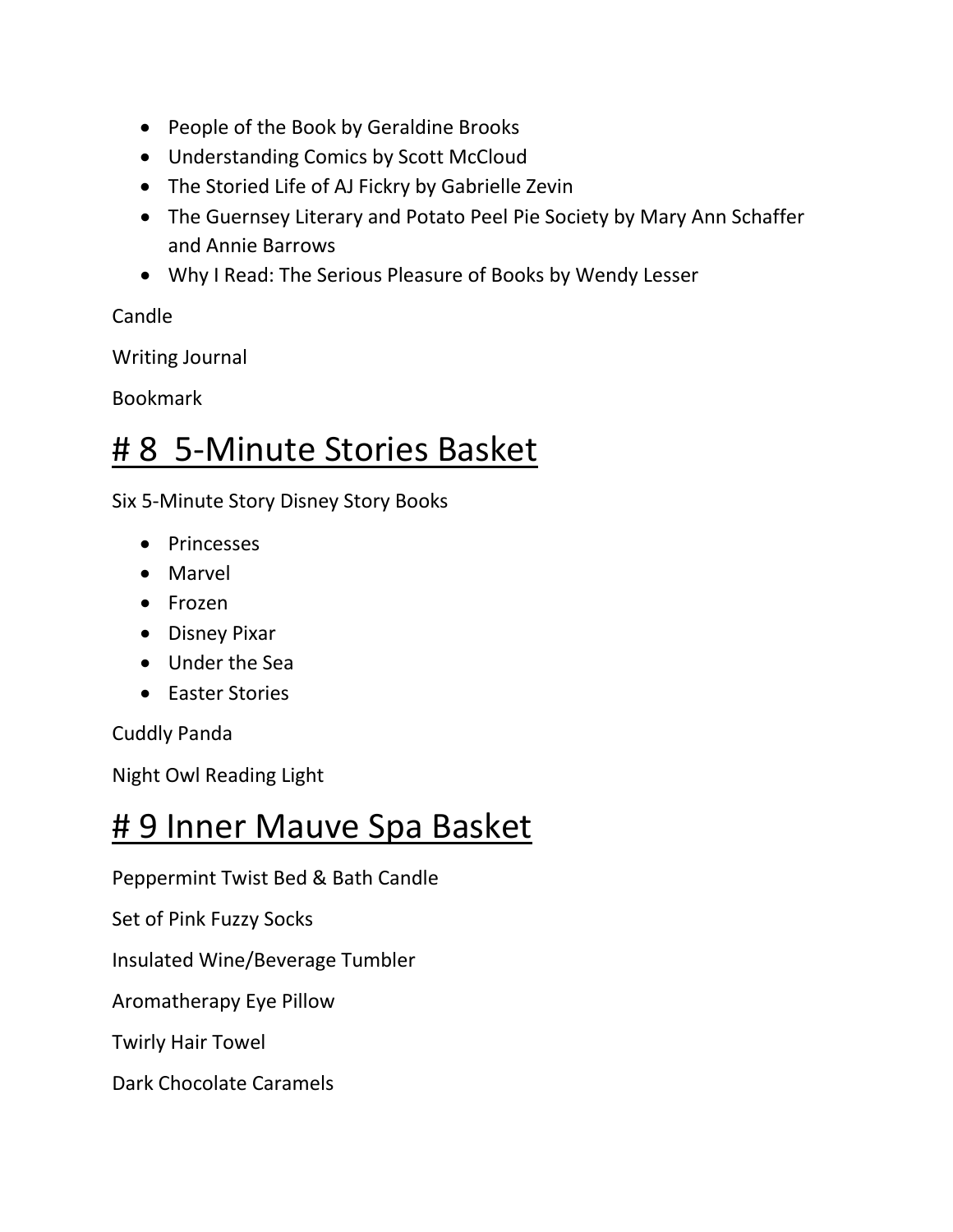Handmade Bookmark

Aromatherapy & Fuzzy Heat Fuzzy Clay Body Wrap

Reusable Stainless-Steel Straw

Pink & Cream Fabric Basket

#### # 10 Penguin Holiday Fun Basket

Penguin tealight holder (Partylite Collection) Holiday Cookie Sheet Dishtowel (2) Fragrant Shower Fizz Discs (3) Strawberry Jam Soap Almond Rocha Classic Almond Roca Salted Caramels Holiday Sweater Bookmark Handmade Bookmark Holiday Desk plaque Wooden White Basket

#### # 11 Hello Autumn Basket

Hello Autumn Soup Cup Partylite 3-Wick Whiskey Toddy Candle Pumpkin Spice Twinning's Tea Pumpkin Spice Soap w/coconut & Olive Oil Autumn Owl Notepad Gilded Pear Hand Soap & Dispenser Handmade Bookmark